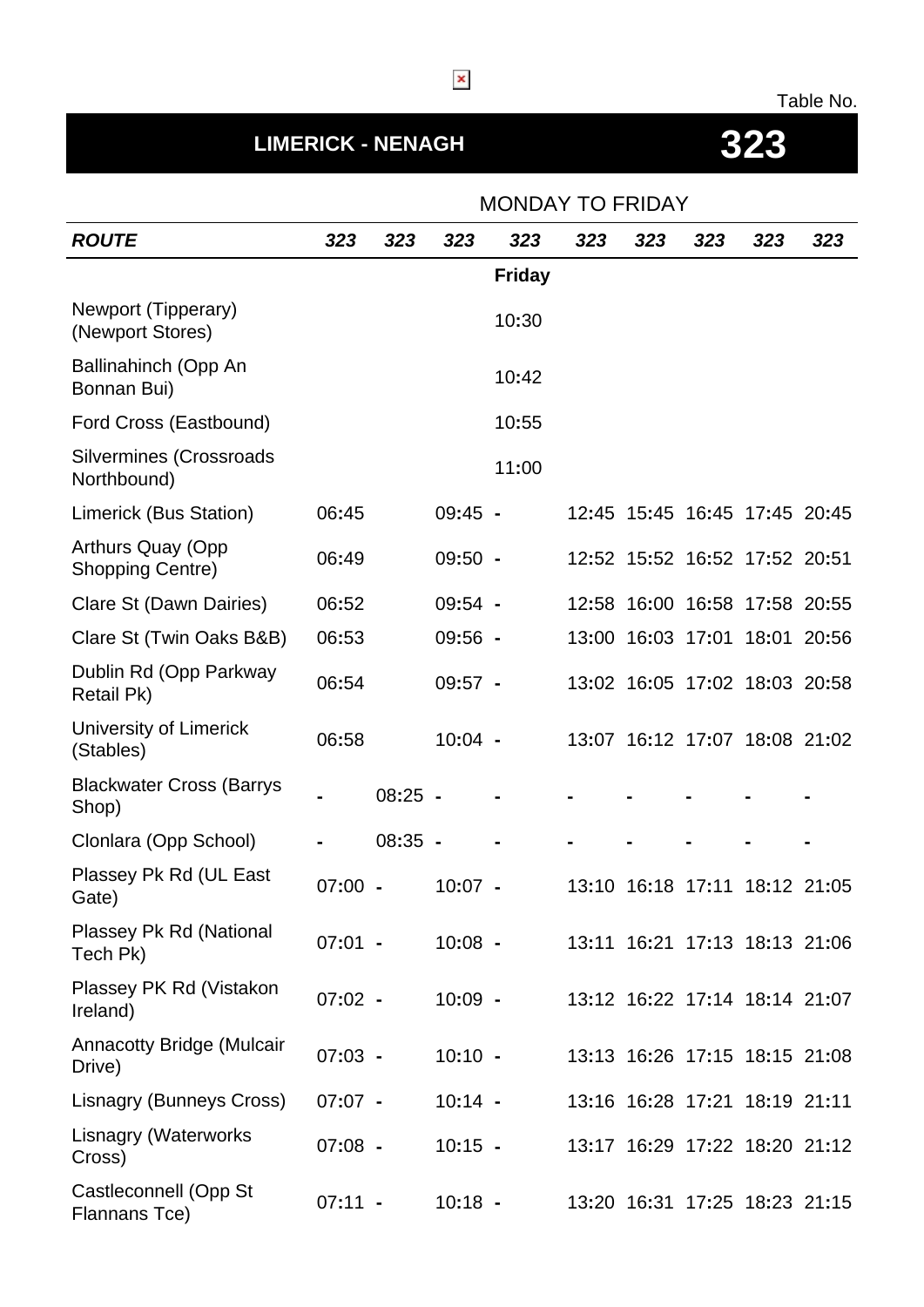|                                                 | <b>MONDAY TO FRIDAY</b> |           |           |       |       |               |                               |                   |             |
|-------------------------------------------------|-------------------------|-----------|-----------|-------|-------|---------------|-------------------------------|-------------------|-------------|
| <b>ROUTE</b>                                    | 323                     | 323       | 323       | 323   | 323   | 323           | 323                           | 323               | 323         |
| Castleconnell (Opp Mackey<br>Statue)            | $07:13 -$               |           | $10:20 -$ |       |       |               | 13:23 16:34 17:28 18:25 21:17 |                   |             |
| Castleconnell (Opp Scanlon<br>Park)             |                         |           |           |       |       |               | 16:35 17:29 -                 |                   |             |
| Meskills Shop Castleconnell -                   |                         |           |           |       |       |               | 16:36 17:30 -                 |                   |             |
| Dalys Cross (Opp Maxol)                         | $07:15 -$               |           | $10:22 -$ |       | 13:26 | 16:39 -       |                               |                   | 18:28 21:20 |
| Birdhill (northbound stop)                      | $07:21 -$               |           | $10:28 -$ |       |       | 13:32 16:45 - |                               |                   | 18:34 21:26 |
| <b>Ballina (North Tipperary</b><br>(Opp Church) | $07:29 -$               |           | $10:35 -$ |       |       | 13:39 16:52 - |                               |                   | 18:41 21:33 |
| <b>Montpelier (Opp Community</b><br>Centre)     |                         |           |           |       |       |               | $17:35 -$                     |                   |             |
| O Briens Bridge (Opp<br>Bonners Pub)            |                         |           |           |       |       |               | $17:36 -$                     |                   |             |
| <b>Bridgetown Cross</b><br>(Outbound)           |                         | $08:45 -$ |           |       |       |               |                               |                   |             |
| Killaloe (St Anne School)                       |                         | $08:55 -$ |           |       |       |               | $17:46 -$                     |                   |             |
| Portroe (The Cottage)                           | 07:49                   |           | $10:54 -$ |       | 13:57 | 17:11         |                               | 18:07 18:59 21:50 |             |
| Youghalara (National<br>School)                 | 07:53                   |           | $10:59 -$ |       | 14:01 |               | 17:16 18:11 19:04 21:54       |                   |             |
| Newtown (Barrys Pub)                            | 07:54                   |           | $11:00 -$ |       |       |               | 14:02 17:17 18:12 19:05 21:55 |                   |             |
| <b>Nenagh Retail Park</b>                       | 08:01                   |           | $11:09 -$ |       |       |               | 14:09 17:24 18:19 19:12 22:02 |                   |             |
| War Memorial Ashe Road<br>(Nenagh)              | 08:03                   |           | $11:11 -$ |       |       |               | 14:12 17:26 18:21 19:14 22:03 |                   |             |
| Nenagh (Banba Square -<br>Castle Cafe)          | 08:04                   |           | $11:12 -$ |       |       |               | 14:13 17:27 18:22 19:15 22:04 |                   |             |
| Opp St.Josephs CBS<br>(Nenagh)                  | 08:07                   |           | $11:16 -$ |       |       |               | 14:16 17:30 18:25 19:17 22:06 |                   |             |
| Sallygrove Opp<br>Supermarket                   | 08:09                   |           | $11:18 -$ |       |       |               | 14:18 17:32 18:27 19:18 22:07 |                   |             |
| Nenagh Drummin Village                          | 08:10                   |           | $11:20 -$ |       |       |               | 14:20 17:33 18:28 19:19 22:08 |                   |             |
| Nenagh (Rail Station),<br>Kenyon St.            |                         |           |           | 11:20 |       |               |                               |                   |             |
|                                                 |                         |           |           |       |       |               |                               |                   |             |

|                     | <b>MONDAY TO FRIDAY</b> |     |  |         |     |      |     |       |  |
|---------------------|-------------------------|-----|--|---------|-----|------|-----|-------|--|
| <i><b>ROUTE</b></i> | 323                     | 323 |  | 323 323 | 323 | -323 | 323 | - 323 |  |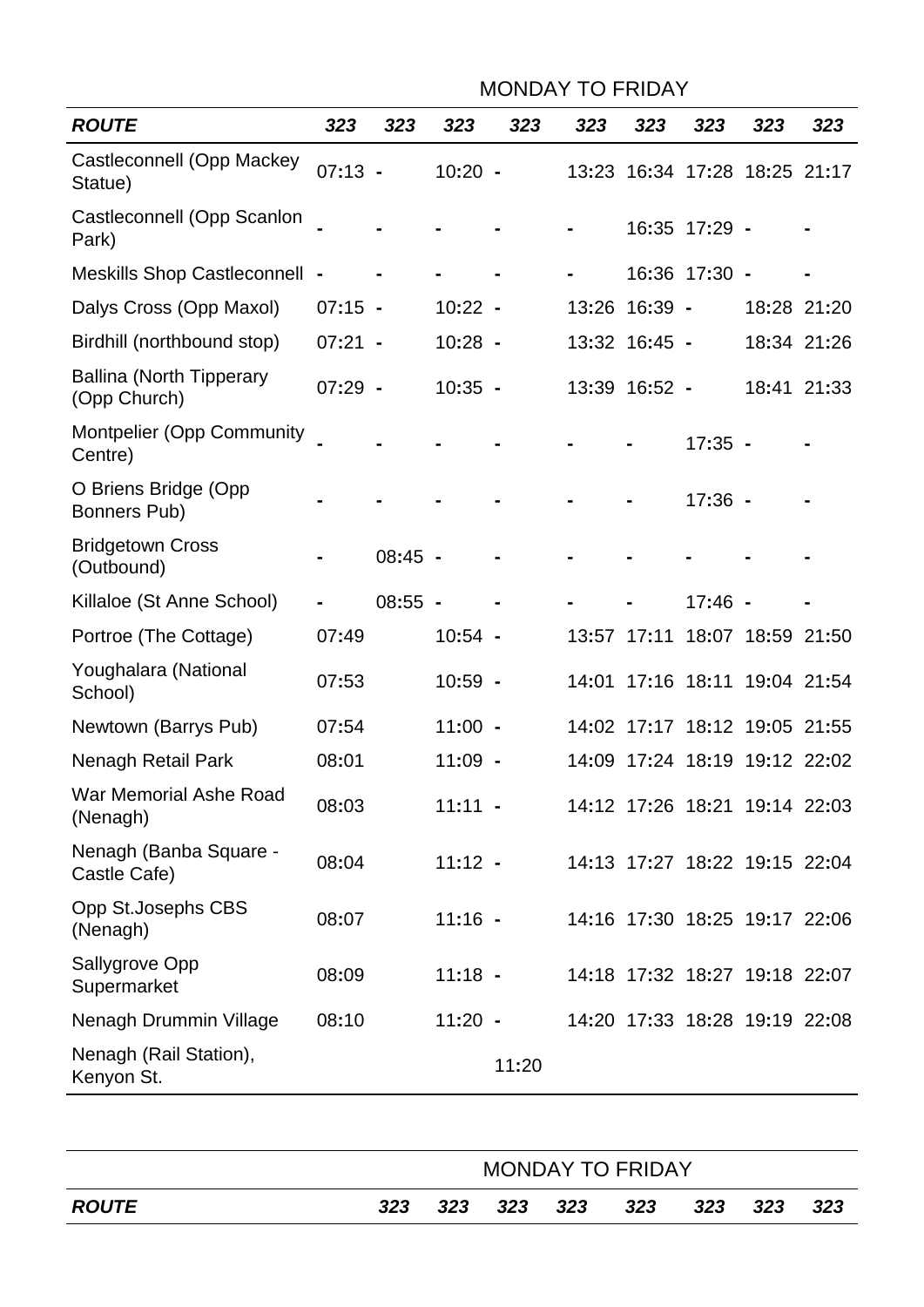|                                                 | <b>MONDAY TO FRIDAY</b> |                             |     |                         |     |               |     |                   |     |
|-------------------------------------------------|-------------------------|-----------------------------|-----|-------------------------|-----|---------------|-----|-------------------|-----|
| <b>ROUTE</b>                                    |                         | 323                         | 323 | 323                     | 323 | 323           | 323 | 323               | 323 |
|                                                 |                         |                             |     |                         |     | <b>Friday</b> |     |                   |     |
| Drummin Village (Nenagh)                        |                         |                             |     | 06:17 07:17 08:57 11:57 |     |               |     | 14:57 17:57 20:57 |     |
| Sallygrove (Nenagh)                             |                         |                             |     | 06:18 07:18 08:58 11:58 |     |               |     | 14:58 17:58 20:58 |     |
| St. Josephs CBS (Nenagh)                        |                         |                             |     | 06:19 07:19 08:59 11:59 |     |               |     | 14:59 17:59 20:59 |     |
| Nenagh (Rail Station),<br>Kenyon St.            |                         |                             |     |                         |     | 13:45         |     |                   |     |
| <b>Silvermines (Crossroads</b><br>Southbound)   |                         |                             |     |                         |     | 14:05         |     |                   |     |
| Ford Cross (Westbound)                          |                         |                             |     |                         |     | 14:10         |     |                   |     |
| Ballinahinch (An Bonnan<br>Bui)                 |                         |                             |     |                         |     | 14:23         |     |                   |     |
| Newport (Tipperary) (Post<br>Office)            |                         |                             |     |                         |     | 14:35         |     |                   |     |
| Nenagh (Banba Square -<br>AXA Insurance)        | Arr                     |                             |     | 06:20 07:20 09:01 12:01 |     |               |     | 15:01 18:01 21:00 |     |
| Nenagh (Banba Square -<br>AXA Insurance)        |                         | Dep 06:22 07:22 09:02 12:02 |     |                         |     |               |     | 15:02 18:02 21:02 |     |
| <b>Opposite Nenagh Retail</b><br>Park           |                         |                             |     | 06:25 07:26 09:07 12:07 |     |               |     | 15:06 18:06 21:05 |     |
| Newtown (Opp Barrys Pub)                        |                         |                             |     | 06:33 07:34 09:15 12:15 |     |               |     | 15:14 18:14 21:13 |     |
| Youghalara (Opp National<br>School)             |                         |                             |     | 06:34 07:35 09:16 12:16 |     |               |     | 15:15 18:15 21:14 |     |
| Portroe (Opp The Cottage)                       |                         |                             |     | 06:38 07:39 09:20 12:21 |     |               |     | 15:19 18:19 21:18 |     |
| Ballina (North Tipperary)<br>(Church)           |                         |                             |     | 06:55 07:57 09:37 12:38 |     |               |     | 15:37 18:37 21:35 |     |
| Birdhill (southbound stop)                      |                         |                             |     | 07:02 08:06 09:46 12:46 |     |               |     | 15:45 18:45 21:43 |     |
| Dalys Cross (Jerrys Lounge<br>Bar)              |                         |                             |     | 07:08 08:12 09:52 12:52 |     |               |     | 15:51 18:51 21:49 |     |
| Castleconnell (Opp Scanlon<br>Park)             |                         |                             |     | $09:55 -$               |     |               |     |                   |     |
| <b>Meskills Shop Castleconnell</b>              |                         |                             |     | $09:56 -$               |     |               |     |                   |     |
| <b>Mick Mackey Statue</b>                       |                         |                             |     | 07:10 08:14 09:59 12:54 |     |               |     | 15:53 18:53 21:51 |     |
| Castleconnell (St Flannans<br>Terrace)          |                         |                             |     | 07:14 08:18 10:03 12:58 |     |               |     | 15:56 18:56 21:53 |     |
| Lisnagry (School Rd<br><b>Waterworks Cross)</b> |                         |                             |     | 07:17 08:21 10:05 13:01 |     |               |     | 15:59 18:59 21:56 |     |